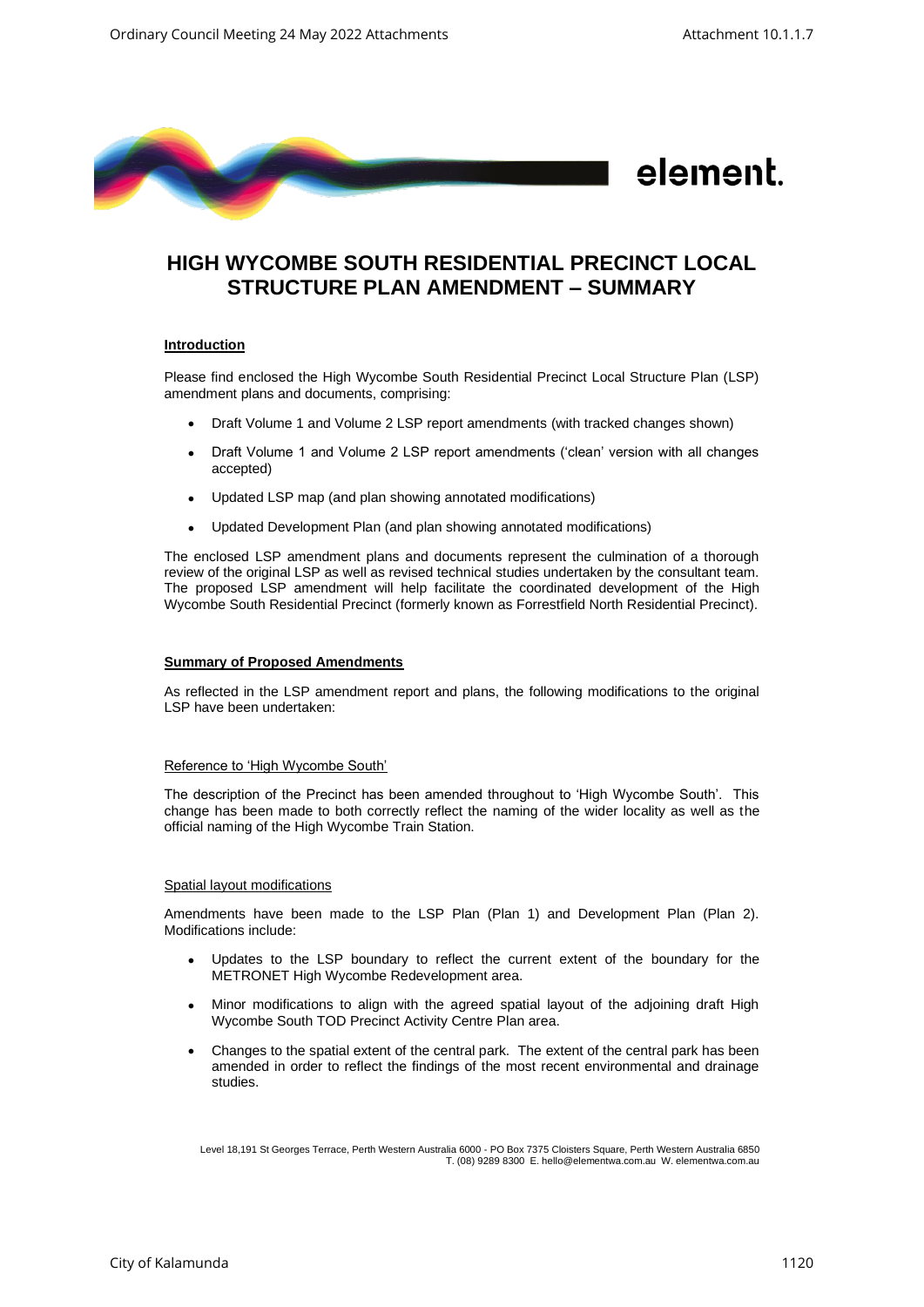element.

#### City of Kalamunda

HIGH WYCOMBE SOUTH RESIDENTIAL PRECINCT LOCAL STRUCTURE PLAN AMENDMENT

## Technical reports

The following technical reports have been updated and key findings reflected in the LSP document:

- KCTT Transport Impact Assessment
- Lloyd George Transportation Noise Assessment
- JBS&G Bushfire Management Plan and Environmental Assessment and Management **Strategy**

#### Road realignments

Updates to the existing / proposed road network have been reflected within the LSP amendment report and plans. These modifications include:

- A new neighbourhood connector link from Brae Road to Milner Road, that links to the existing alignment of Raven Street. This new connection reflects the findings of traffic modelling and allows for movement of vehicles and cyclists through the Residential Precinct to the TOD Precinct to the north and surrounding areas to the south. This new connection also alleviates pressure on the existing traffic network along Dundas and Maida Vale Roads.
- The TOD Connector has been modified to align with the position identified within the draft TOD Precinct Activity Centre Plan. The TOD Connector is also proposed to be extended between Brand Road and the future Roe Highway overpass. The land required for this extension has been designated 'Local Open Space' to the width of the future road reserve. As demand for this section of the TOD Connector will likely be generated beyond 2050, a local street link has been shown, allowing width for a local road with residual open space. As an interim measure, a dual use path will be utilised along this section to allow for pedestrian movement through this local open space area.
- To further reflect expected future traffic volumes road widths have been amended where applicable. This includes reducing the proposed width of the proposed TOD Connector to 24.4m.

## Density bandings

Density bands have been amended in light of the outcomes of the yield analysis undertaken by Development WA, City of Kalamunda, Urbis and element in relation to the High Wycombe South project area.

The yield analysis reflects a reduction in the estimated population and dwelling numbers in the precinct as well as minimal demand for apartment product until at least 2044. This has resulted in amendments to the traffic and infrastructure analysis as well as the following amended density bandings being included in the LSP:

- Residential Medium Density (R30 R60)
- Residential High Density (R60 R100)

The downward revision in density bandings seeks to ensure that development in the Residential Precinct does not compromise the ability of the TOD Precinct to function as a Transit Oriented Development and that development in the Residential Precinct is able to meet market demand.